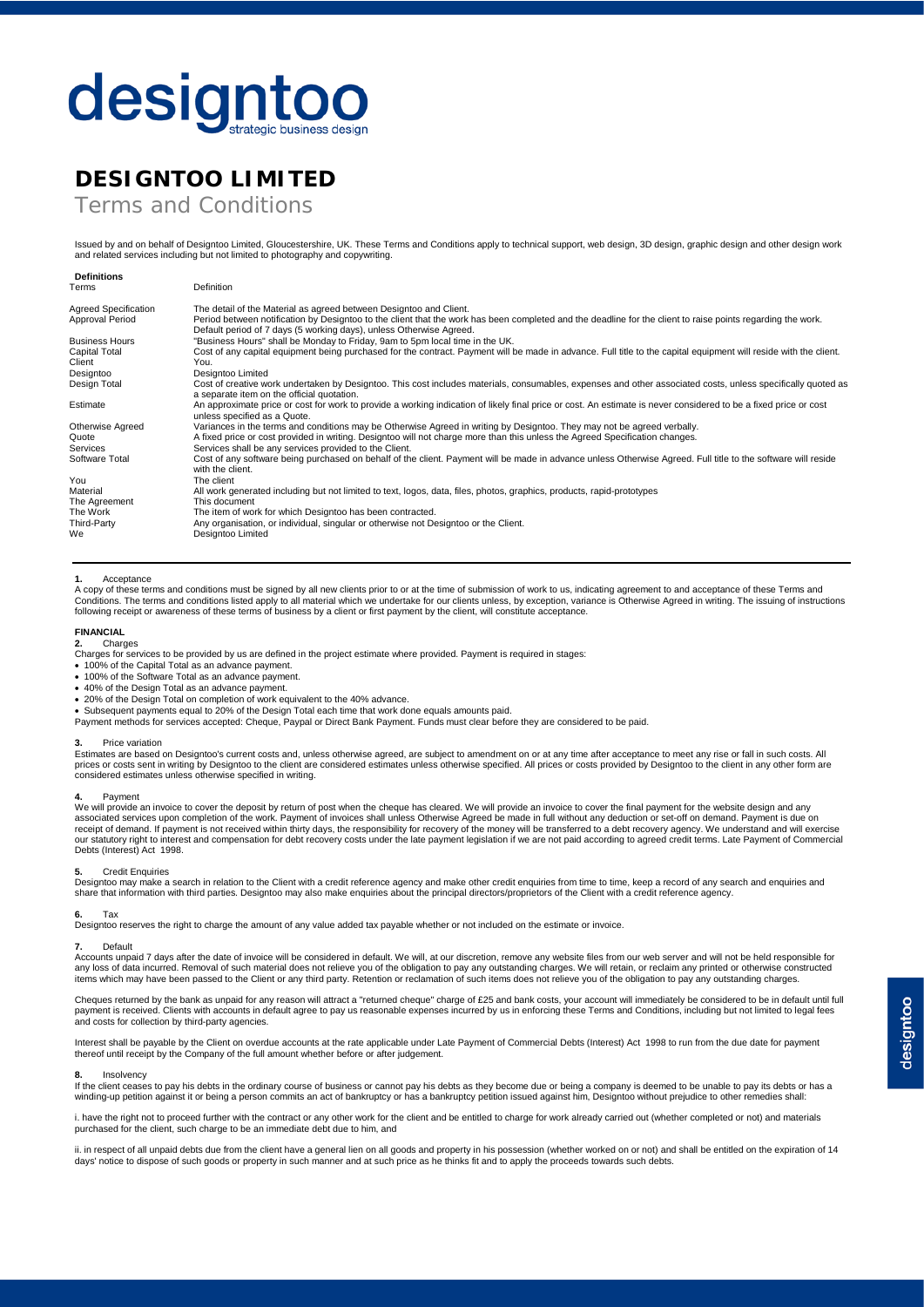# designtoo

#### **WORK**

**9.** Preliminary work

All work carried out, whether experimentally or otherwise, at the client's request shall be charged.

#### **10.** Minimum charge

There is a minimum charge of half an hour for any work undertaken by Designtoo

#### **Client Review and Approval**

The Content world will provide you with an opportunity to review the appearance and content of the work during the design period and on completion. On completion of the project, the work will be project, the work will be deemed to be accepted and approved unless you notify us otherwise within the Approval Period.

#### **12.** Termination

Termination of services by you must be requested in writing and will be effective on receipt of such notice. Email or telephone requests for termination of services will not be honoured until and unless confirmed in writing. You will be invoiced for design work completed to the date of first written notice of cancellation for payment in full within 7 days and the terms laid out above<br>will apply. Capital Total,

#### **13.** Project Material

Unless otherwise specified in the project quotation, any text copy will be provided by you in suitable electronic format suitable for reading with PC's, by email, floppy disk or CD, and all<br>photographs and other graphics w

#### **14.** Materials supplied by the Client

The quality of any material provided by the client is the responsibility of the client. Designtoo does not warrant the quality of any third-party or client material. A charge may be made to cover any additional work involved where copy supplied is not clear and legible or if digital information requires additional work to utilise.

Responsibility will not be accepted for imperfect work caused by defects or unsuitability of materials supplied or specified by the client.

#### **15.** Proofs & Drafts

All work may be submitted for client's approval and Designtoo shall incur no liability for any errors not corrected by the client in works so submitted. Client's alterations and additional proofs necessitated thereby shall be charged extra. When content, style, type or layout is left to Designtoo's judgement, changes therefrom made by the client shall be charged extra. No<br>responsibility will be accepted for differe

#### **16.** Copyright

You retain the copyright to data, files and logos provided by you and grant us the right to publish and use such material. You must obtain permission and rights to use any information or<br>files that are copyrighted by a thi

All material created by Designtoo remains copyright Designtoo. The client purchases the right to use such material for the sole purpose of the work contracted. The material may not be used by the client for any other purpose without agreement from and payment to Designtoo.

Any third-party material agreed by the client will remain copyright the third-party. Any fees or other associated costs are payable by the client directly to the third-party unless Otherwise Agreed.

**17.** Alterations by Client or Third-Party.<br>Designtoo does not accept responsibility for any alterations carried out by you or any third party to the work at any time.

#### **18.** Standing Material

Metal, film, glass and other materials owned by Designtoo and used by us in the production of proofs, plates, negatives, positives and the like shall remain our exclusive property. Such<br>items when supplied by the customer

## **19.** Client's Property

Client's property and all property supplied to Designtoo by or on behalf of the client shall while it is in the possession of Designtoo or in transit to or from the client be deemed to be at the client's risk unless Otherwise Agreed and the client should insure accordingly.

#### **20.** Access Requirements

The client agrees to offer all support, practical assistance and information required by Designtoo to gain access (physical, electronic or otherwise) as appropriate for creation of the work. This includes but is not limited to web servers, files, data, physical premises, (e.g. for photo shoots), third-party resources.

#### **21.** Design Credit

Websites: a link to the designtoo website http://www.designtoo.com with the wording "design: Designtoo.com" (or equivalent) or, if the site is to be hosted by us, "Designed and hosted by Designtoo.com" will appear in either small type or by a small graphic at the bottom or to one side of your website.<br>Printed Material: a design credit will be included in an appropriate place such that it does not affect th Other Material: a design credit will be included where appropriate.

#### **22.** Delivery and Payment

Delivery of work shall be accepted when tendered and thereupon or, if earlier, on notification that the work has been completed the ownership shall pass and payment shall become due. A charge may be made to cover costs involved for delivery.

Should expedited delivery be agreed an extra may be charged to cover any overtime or any other additional costs involved.<br>Should work be suspended at the request of or delayed through any default of the client for a period materials specially ordered and other additional costs including storage.

#### **23.** Claims

Advice of damage, dissatisfaction of condition, delay or partial loss of goods in transit or of non-delivery, must be given in writing to Designtoo and the carrier within three clear days of delivery. (In the case of non-delivery, within 28 days of dispatch of the goods) All other claims must be made in writing to Designtoo within 7 days (5 working days) of delivery. Designtoo<br>shall not be liable in respect of comply with the requirements.

#### **24.** Variations in Quantity

Every endeavour will be made to deliver the correct quantity ordered, but estimates are conditional.

#### **TECHNICAL SUPPORT**

**25.** Timely Manner Designtoo will make reasonable efforts to provide technical support and to resolve any problems within a timely manner.

#### **26.** Charges

Designtoo will charge for all technical support on the basis of hours and costs. A standard hourly rate as agreed with the Client will be charged for all time spent working on matters relating to the Client. Any additional costs or expenses arising as a result of the work carried out will be passed onto the Client.

#### **INTERNET**

**27.** Domains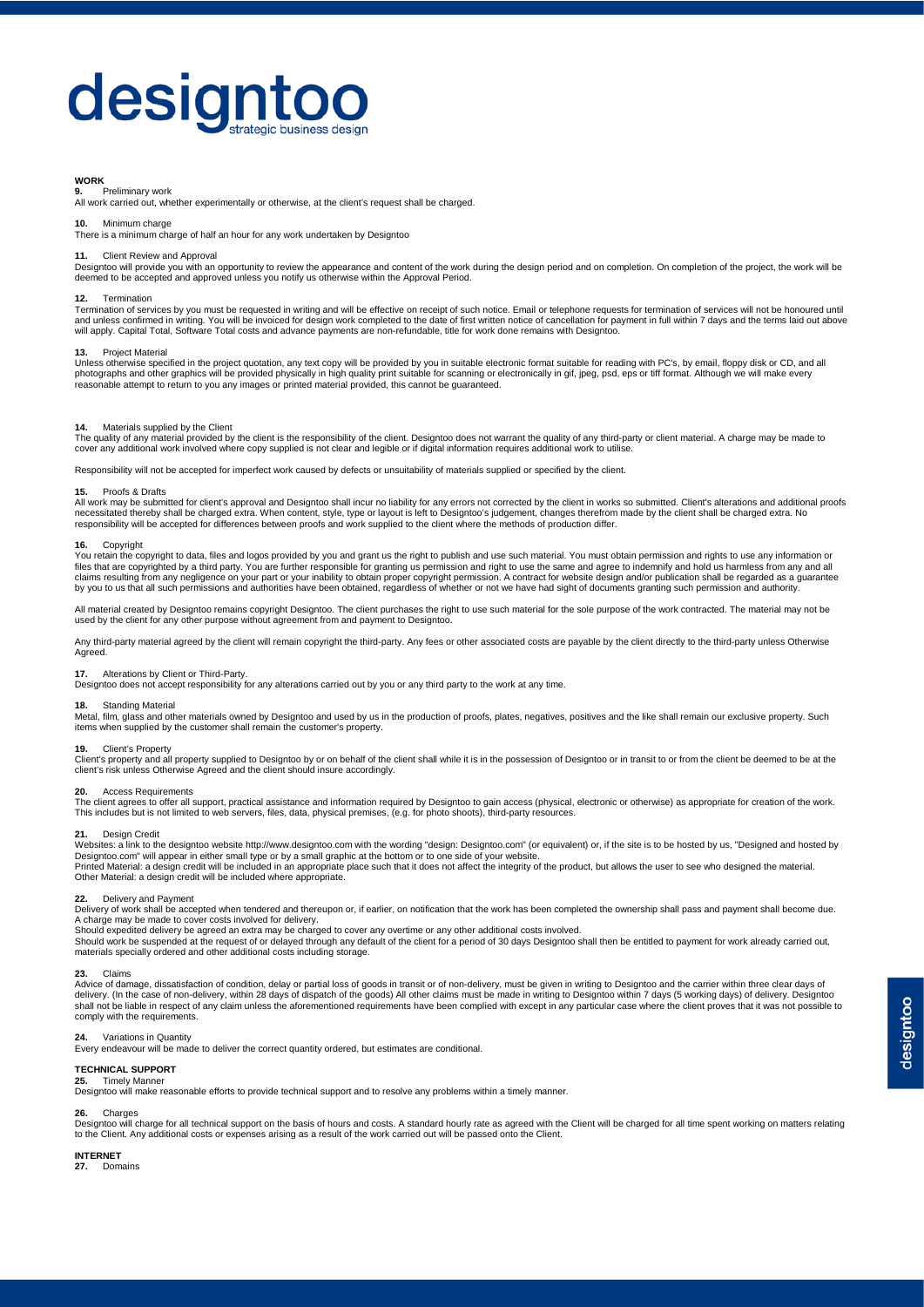# designto

Where the Client has requested to purchase a Domain Name, then Designtoo shall only be acting as an agent for the relevant Domain Name registry, and so a Domain Name registration or renewal is subject to the Terms & Conditions published by the Domain Name registry. When the Client requests to purchase a Domain Name, Designtoo shall forward this request to the<br>relevant Domain Name registry within a that it is unable to register the requested Domain Name for whatever reason that the Domain Name is unavailable for registration. Once a Domain Name has been registered, then the<br>Client shall have the right to use that Dom fees have been paid. Prior to expiry of the Domain Name, Designtoo shall send a notification to the Client by e-mail to the address which it holds for the Client, the Client shall notify Designtoo of its intention to renew the Domain Name. In the event that a Domain Name passes its expiry date, then additional charges may be incurred if the Client wishes to renew the Domain Name after the expiry date. The Domain Name registry may also suspend the Domain Name until the Client has renewed the Domain Name with Designtoo. Designtoo reserves the right to not renew any Domain Name on behalf of the Client until payment for its renewal has been received. If a Domain Name is not renewed within a timescale as specified by the<br>Domain Name registry, then the registry occurs. the Client shall have no right to bring any claim against Designtoo in the event that it is unable to register or renew a domain name, and Designtoo shall reserve the right to impose<br>an administration charge to the

#### **28.** Exceeding agreed levels

Additional Fees will become payable if the Client exceeds any agreed or stipulated webspace or bandwidth levels and these Fees will become due immediately upon request by Designtoo;

#### **SERVICES 29.** Internet

the Client acknowledges that, given the nature of such Services, that Designtoo cannot guarantee that any Services when delivered via the internet will be uninterrupted or error free.

### **30.** Timescales

Designtoo will endeavour to provide any Services requested by the Client in accordance with any timescale discussed with the Client but these timescales are estimates provided by<br>Designtoo and Designtoo shall inform the Cl

#### **31.** Improvement

Designtoo may, at any time, improve, correct or otherwise modify any of the Services provided to the Client provided that such modification does not materially affect provision of the<br>Services to the Client. Designtoo shal

**32.** Access<br>Designtoo will, upon arrangement and provided that no fees are payable, allow the Client reasonable access to any computer equipment owned by the Client but hosted by Designtoo as part of its Services. In the event that any Fees are due to Designtoo, then Designtoo shall reserve the right to deny access to the equipment. Designtoo has a general and particular lien over any equipment, software or other systems provided by the Client until all claims and money payable by the Client to Designtoo on any account whatsoever have been received in full<br>clear funds. If the Client fails to di

#### **33.** Suspension & Discontinuation

Designtoo shall reserve the right to suspend or otherwise discontinue provision of any Services in the event that any Fees due by the Client are unpaid, or in the event that the Client is in<br>breach of Designtoo's Acceptabl longer in breach of the Acceptable Uses Policy or has paid all relevant outstanding sums due to Designtoo together with any relevant re-instatement fee.

#### **34.** Basis of provision

Designtoo shall provide Services on an "as is" and "as available" basis and no warranty or representation (expressed or implied) of any kind are given, including as to satisfactory quality and fitness for a particular purpose. In particular, Designtoo gives no warranty or representation that: • The Services will meet the Client's requirements

• The Services will be provided on an uninterrupted, timely, secure or error-free basis; or

• Any results obtained from the use of the Services will be accurate, complete or current.

#### **35.** Use of services

the Client shall use any Services provided by Designtoo in accordance with the Acceptable Uses Policy.

If, in the opinion of Designtoo, the Client is in breach of clauses 4.0 and 4.1 then Designtoo may, without prejudice to its other rights and remedies immediately suspend the provision of the<br>Services; terminate The Agreem

**36.** Knowledge<br>the Client acknowledges that it has appropriate knowledge of how to use the Services provided by Designtoo, and acknowledges that Designtoo shall have no obligation to:

• Train the Client on how to use the Services;

• Train the Client to use any software whether or not provided by Designtoo or, including - but not limited to - web browsers, Web Design software, FTP software or e-mail software, which is required to use the Services;

• Train the Client on the use of hardware whether or not supplied by Designtoo but which is required to use the Service

#### **37.** Suspension & Discontinuation

Designtoo shall reserve the right to suspend or otherwise discontinue provision of any Services in the event that any Fees due by the Client are unpaid, or in the event that the Client is in breach of Designtoo's Acceptable Uses Policy. Designtoo shall only be obliged to recommence provision of the suspended Services during Business Hours and only once the Client is no longer in breach of the Acceptable Uses Policy or has paid all relevant outstanding sums due to Designtoo together with any relevant re-instatement fee.

## **OTHER**<br>38. Governing Law

**38.** Governing Law<br>These conditions and all other express terms of the contract shall be governed and construed in accordance with the laws of England.

#### **39.** Assignment

The Client may not assign the benefit or delegate the burden of The Agreement nor sub-licence any of its rights under The Agreement (including to an associated company) without the<br>prior written consent of Designtoo. Any c terms of The Agreement as if they were the Client. Designtoo may assign or sub-contract any or all of its rights and obligations under The Agreement.

#### **40.** Failure to Exercise

The failure or delay by either party in exercising any right, power or remedy of that party under The Agreement will not in any circumstances impair such right, power or remedy nor operate<br>as a waiver or it. The single or the exercise of any other right, power or remedy.

#### **41.** Waiver

Any waiver by either party of a breach of or default under the terms of The Agreement by the other party is not deemed a waiver of any subsequent breach or default and in now way affects the other terms of The Agreement.

#### **42.** Notice

Any notice to be given or made by either party under or in connection with The Agreement must be in writing and given or made to the other party at its address stated at the time when placing the order or to other addresses as either party may from time to time notify to the other. Every notice, if so addressed, is deemed to have been duly given or made, if delivered by<br>hand, upon delivery at the addres

#### **43.** Liability

Designtoo shall not be liable in any way whatsoever for: